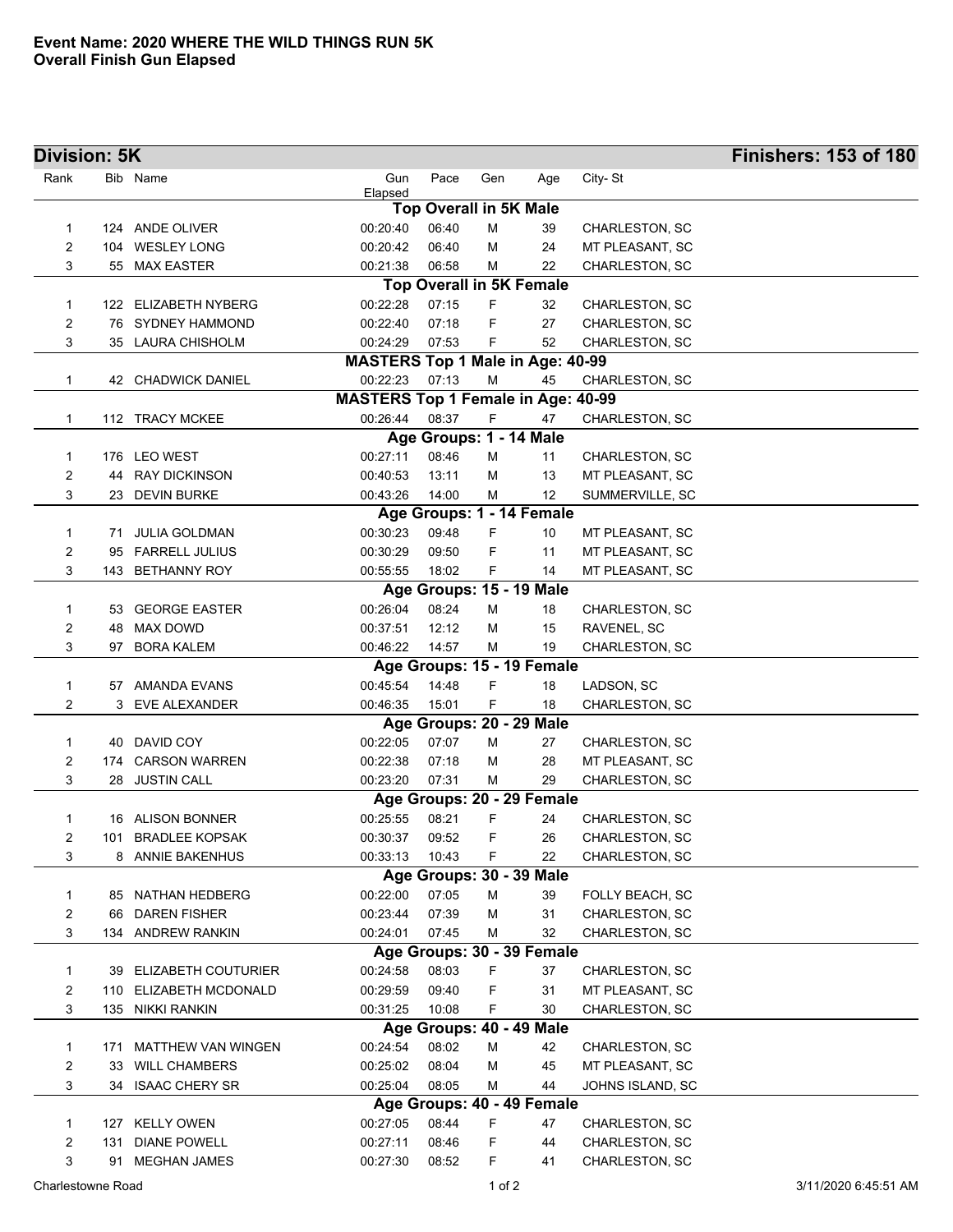| Division: 5K   |     |                          |                |       |     |                            |                       | <b>Finishers: 153 of 180</b> |
|----------------|-----|--------------------------|----------------|-------|-----|----------------------------|-----------------------|------------------------------|
| Rank           |     | Bib Name                 | Gun<br>Elapsed | Pace  | Gen | Age                        | City-St               |                              |
|                |     |                          |                |       |     | Age Groups: 50 - 59 Male   |                       |                              |
| 1              | 132 | DAVID QUICK              | 00:23:43       | 07:39 | M   | 55                         | MT PLEASANT, SC       |                              |
| $\overline{2}$ | 41  | <b>BRUCE DALES</b>       | 00:25:43       | 08:17 | M   | 52                         | SUMMERVILLE, SC       |                              |
| 3              | 43  | <b>MARK DEL MASTRO</b>   | 00:27:45       | 08:57 | м   | 53                         | <b>CHARLESTON, SC</b> |                              |
|                |     |                          |                |       |     | Age Groups: 50 - 59 Female |                       |                              |
| 1              |     | 2 DOROTHEA ALEXANDER     | 00:33:05       | 10:40 | F   | 52                         | CHARLESTON, SC        |                              |
| $\overline{2}$ | 123 | <b>LEE O'NEAL</b>        | 00:35:04       | 11:19 | F   | 55                         | JOHNS ISLAND, SC      |                              |
| 3              | 56  | <b>SUSAN EASTER</b>      | 00:37:03       | 11:57 | F   | 55                         | CHARLESTON, SC        |                              |
|                |     |                          |                |       |     | Age Groups: 60 - 69 Male   |                       |                              |
| 1              | 163 | <b>BRUCE STEWART</b>     | 00:34:13       | 11:02 | м   | 65                         | JOHNS ISLAND, SC      |                              |
| 2              | 168 | <b>STEVE TRAYTE</b>      | 00:45:34       | 14:42 | M   | 62                         | <b>CHARLESTON, SC</b> |                              |
| 3              | 80  | <b>ROY HANSELL</b>       | 01:02:48       | 20:15 | M   | 68                         | MT PLEASANT, SC       |                              |
|                |     |                          |                |       |     | Age Groups: 60 - 69 Female |                       |                              |
| 1              |     | 126 JACKIE OROURKE       | 00:39:28       | 12:44 | F   | 63                         | MT PLEASANT, SC       |                              |
| $\overline{2}$ | 19  | <b>MAUREEN BRADLEY</b>   | 00:41:18       | 13:19 | F   | 67                         | JOHNS ISLAND, SC      |                              |
| 3              | 70  | PEGGY GEROU              | 00:49:21       | 15:55 | F.  | 63                         | MT PLEASANT, SC       |                              |
|                |     |                          |                |       |     | Age Groups: 70 - 99 Male   |                       |                              |
| 1              |     | 14 JAMES BETZ            | 00:49:23       | 15:55 | M   | 70                         | MT PLEASANT, SC       |                              |
| 2              | 6   | <b>LEONARD ANDRUCZYK</b> | 01:04:39       | 20:51 | м   | 80                         | WADMALAW, SC          |                              |
|                |     |                          |                |       |     | Age Groups: 70 - 99 Female |                       |                              |
| 1              | 17  | <b>BRENDA BOUVIER</b>    | 00:40:37       | 13:06 | F   | 72                         | <b>CHARLESTON, SC</b> |                              |
| 2              | 78  | <b>SUSAN HANCOCK</b>     | 00:58:31       | 18:52 | F   | 72                         | JOHNS ISLAND, SC      |                              |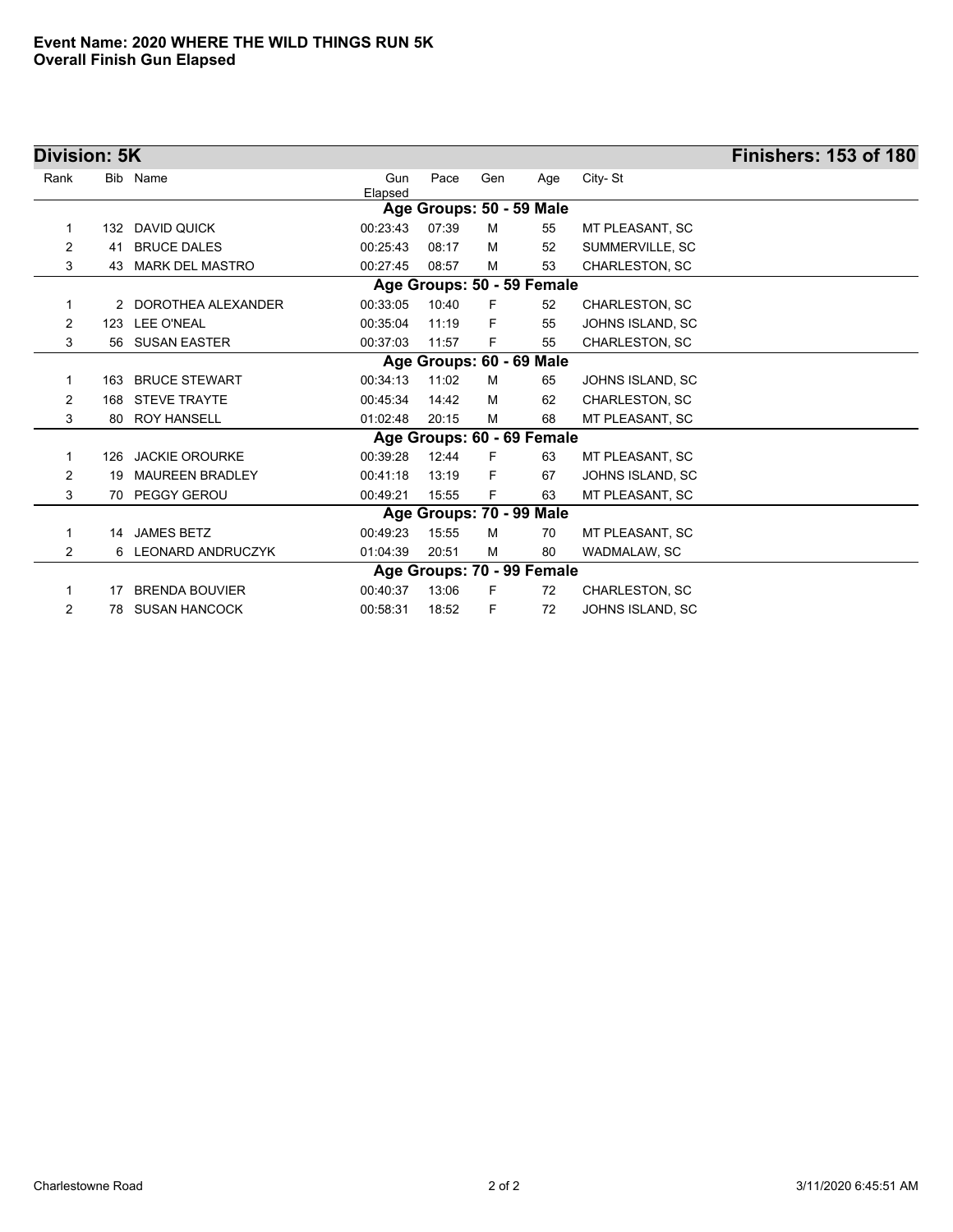| Bib Name<br>Gun<br>Pace<br>Gen<br>Division<br>City-St<br>Rank<br>Age<br>Elapsed<br>124 ANDE OLIVER<br>00:20:40<br>CHARLESTON, SC<br>06:40<br>39<br>5K<br>М<br>$\mathbf{1}$<br>$\overline{c}$<br>104 WESLEY LONG<br>00:20:42<br>06:40<br>24<br>5K<br>MT PLEASANT, SC<br>Μ<br>55 MAX EASTER<br>00:21:38<br>3<br>06:58<br>Μ<br>22<br>5K<br>CHARLESTON, SC<br>85 NATHAN HEDBERG<br>00:22:00<br>07:05<br>39<br>5K<br>FOLLY BEACH, SC<br>Μ<br>4<br>5<br>40 DAVID COY<br>00:22:05<br>07:07<br>27<br>5K<br>CHARLESTON, SC<br>Μ<br>6<br>42 CHADWICK DANIEL<br>00:22:23<br>07:13<br>5K<br>CHARLESTON, SC<br>Μ<br>45<br>$\overline{7}$<br>00:22:28<br>07:15<br>F<br>32<br>5K<br>122 ELIZABETH NYBERG<br>CHARLESTON, SC<br>8<br>00:22:38<br>5K<br>174 CARSON WARREN<br>07:18<br>Μ<br>28<br>MT PLEASANT, SC<br>76 SYDNEY HAMMOND<br>00:22:40<br>F<br>5K<br>CHARLESTON, SC<br>9<br>07:18<br>27<br>10<br><b>JUSTIN CALL</b><br>00:23:20<br>07:31<br>Μ<br>29<br>5K<br>CHARLESTON, SC<br>28<br>132 DAVID QUICK<br>00:23:43<br>07:39<br>Μ<br>55<br>5K<br>MT PLEASANT, SC<br>11<br>12<br>66 DAREN FISHER<br>00:23:44<br>07:39<br>Μ<br>31<br>5K<br>CHARLESTON, SC<br>00:24:01<br>13<br>134 ANDREW RANKIN<br>07:45<br>Μ<br>32<br>5K<br>CHARLESTON, SC<br>00:24:29<br>F<br>14<br>35 LAURA CHISHOLM<br>07:53<br>52<br>5K<br>CHARLESTON, SC<br>00:24:54<br>15<br>171 MATTHEW VAN WINGEN<br>08:02<br>Μ<br>42<br>5K<br>CHARLESTON, SC<br>39 ELIZABETH COUTURIER<br>F<br>16<br>00:24:58<br>08:03<br>37<br>5K<br>CHARLESTON, SC<br>17<br>33 WILL CHAMBERS<br>00:25:02<br>08:04<br>Μ<br>45<br>5Κ<br>MT PLEASANT, SC<br>18<br><b>ISAAC CHERY SR</b><br>00:25:04<br>08:05<br>Μ<br>5K<br>JOHNS ISLAND, SC<br>34<br>44<br>19<br><b>GLENN COLTHARP</b><br>00:25:18<br>08:09<br>М<br>34<br>5K<br>CHARLESTON, SC<br>37 |  |
|------------------------------------------------------------------------------------------------------------------------------------------------------------------------------------------------------------------------------------------------------------------------------------------------------------------------------------------------------------------------------------------------------------------------------------------------------------------------------------------------------------------------------------------------------------------------------------------------------------------------------------------------------------------------------------------------------------------------------------------------------------------------------------------------------------------------------------------------------------------------------------------------------------------------------------------------------------------------------------------------------------------------------------------------------------------------------------------------------------------------------------------------------------------------------------------------------------------------------------------------------------------------------------------------------------------------------------------------------------------------------------------------------------------------------------------------------------------------------------------------------------------------------------------------------------------------------------------------------------------------------------------------------------------------------------------------------------------------------------------------------------------------------------|--|
|                                                                                                                                                                                                                                                                                                                                                                                                                                                                                                                                                                                                                                                                                                                                                                                                                                                                                                                                                                                                                                                                                                                                                                                                                                                                                                                                                                                                                                                                                                                                                                                                                                                                                                                                                                                    |  |
|                                                                                                                                                                                                                                                                                                                                                                                                                                                                                                                                                                                                                                                                                                                                                                                                                                                                                                                                                                                                                                                                                                                                                                                                                                                                                                                                                                                                                                                                                                                                                                                                                                                                                                                                                                                    |  |
|                                                                                                                                                                                                                                                                                                                                                                                                                                                                                                                                                                                                                                                                                                                                                                                                                                                                                                                                                                                                                                                                                                                                                                                                                                                                                                                                                                                                                                                                                                                                                                                                                                                                                                                                                                                    |  |
|                                                                                                                                                                                                                                                                                                                                                                                                                                                                                                                                                                                                                                                                                                                                                                                                                                                                                                                                                                                                                                                                                                                                                                                                                                                                                                                                                                                                                                                                                                                                                                                                                                                                                                                                                                                    |  |
|                                                                                                                                                                                                                                                                                                                                                                                                                                                                                                                                                                                                                                                                                                                                                                                                                                                                                                                                                                                                                                                                                                                                                                                                                                                                                                                                                                                                                                                                                                                                                                                                                                                                                                                                                                                    |  |
|                                                                                                                                                                                                                                                                                                                                                                                                                                                                                                                                                                                                                                                                                                                                                                                                                                                                                                                                                                                                                                                                                                                                                                                                                                                                                                                                                                                                                                                                                                                                                                                                                                                                                                                                                                                    |  |
|                                                                                                                                                                                                                                                                                                                                                                                                                                                                                                                                                                                                                                                                                                                                                                                                                                                                                                                                                                                                                                                                                                                                                                                                                                                                                                                                                                                                                                                                                                                                                                                                                                                                                                                                                                                    |  |
|                                                                                                                                                                                                                                                                                                                                                                                                                                                                                                                                                                                                                                                                                                                                                                                                                                                                                                                                                                                                                                                                                                                                                                                                                                                                                                                                                                                                                                                                                                                                                                                                                                                                                                                                                                                    |  |
|                                                                                                                                                                                                                                                                                                                                                                                                                                                                                                                                                                                                                                                                                                                                                                                                                                                                                                                                                                                                                                                                                                                                                                                                                                                                                                                                                                                                                                                                                                                                                                                                                                                                                                                                                                                    |  |
|                                                                                                                                                                                                                                                                                                                                                                                                                                                                                                                                                                                                                                                                                                                                                                                                                                                                                                                                                                                                                                                                                                                                                                                                                                                                                                                                                                                                                                                                                                                                                                                                                                                                                                                                                                                    |  |
|                                                                                                                                                                                                                                                                                                                                                                                                                                                                                                                                                                                                                                                                                                                                                                                                                                                                                                                                                                                                                                                                                                                                                                                                                                                                                                                                                                                                                                                                                                                                                                                                                                                                                                                                                                                    |  |
|                                                                                                                                                                                                                                                                                                                                                                                                                                                                                                                                                                                                                                                                                                                                                                                                                                                                                                                                                                                                                                                                                                                                                                                                                                                                                                                                                                                                                                                                                                                                                                                                                                                                                                                                                                                    |  |
|                                                                                                                                                                                                                                                                                                                                                                                                                                                                                                                                                                                                                                                                                                                                                                                                                                                                                                                                                                                                                                                                                                                                                                                                                                                                                                                                                                                                                                                                                                                                                                                                                                                                                                                                                                                    |  |
|                                                                                                                                                                                                                                                                                                                                                                                                                                                                                                                                                                                                                                                                                                                                                                                                                                                                                                                                                                                                                                                                                                                                                                                                                                                                                                                                                                                                                                                                                                                                                                                                                                                                                                                                                                                    |  |
|                                                                                                                                                                                                                                                                                                                                                                                                                                                                                                                                                                                                                                                                                                                                                                                                                                                                                                                                                                                                                                                                                                                                                                                                                                                                                                                                                                                                                                                                                                                                                                                                                                                                                                                                                                                    |  |
|                                                                                                                                                                                                                                                                                                                                                                                                                                                                                                                                                                                                                                                                                                                                                                                                                                                                                                                                                                                                                                                                                                                                                                                                                                                                                                                                                                                                                                                                                                                                                                                                                                                                                                                                                                                    |  |
|                                                                                                                                                                                                                                                                                                                                                                                                                                                                                                                                                                                                                                                                                                                                                                                                                                                                                                                                                                                                                                                                                                                                                                                                                                                                                                                                                                                                                                                                                                                                                                                                                                                                                                                                                                                    |  |
|                                                                                                                                                                                                                                                                                                                                                                                                                                                                                                                                                                                                                                                                                                                                                                                                                                                                                                                                                                                                                                                                                                                                                                                                                                                                                                                                                                                                                                                                                                                                                                                                                                                                                                                                                                                    |  |
|                                                                                                                                                                                                                                                                                                                                                                                                                                                                                                                                                                                                                                                                                                                                                                                                                                                                                                                                                                                                                                                                                                                                                                                                                                                                                                                                                                                                                                                                                                                                                                                                                                                                                                                                                                                    |  |
|                                                                                                                                                                                                                                                                                                                                                                                                                                                                                                                                                                                                                                                                                                                                                                                                                                                                                                                                                                                                                                                                                                                                                                                                                                                                                                                                                                                                                                                                                                                                                                                                                                                                                                                                                                                    |  |
|                                                                                                                                                                                                                                                                                                                                                                                                                                                                                                                                                                                                                                                                                                                                                                                                                                                                                                                                                                                                                                                                                                                                                                                                                                                                                                                                                                                                                                                                                                                                                                                                                                                                                                                                                                                    |  |
| $20\,$<br><b>MATTHEW FANSLER</b><br>00:25:36<br>08:15<br>5K<br>М<br>38<br>JOHNS ISLAND, SC<br>58                                                                                                                                                                                                                                                                                                                                                                                                                                                                                                                                                                                                                                                                                                                                                                                                                                                                                                                                                                                                                                                                                                                                                                                                                                                                                                                                                                                                                                                                                                                                                                                                                                                                                   |  |
| 41 BRUCE DALES<br>00:25:43<br>52<br>5K<br>21<br>08:17<br>Μ<br>SUMMERVILLE, SC                                                                                                                                                                                                                                                                                                                                                                                                                                                                                                                                                                                                                                                                                                                                                                                                                                                                                                                                                                                                                                                                                                                                                                                                                                                                                                                                                                                                                                                                                                                                                                                                                                                                                                      |  |
| 22<br>16 ALISON BONNER<br>00:25:55<br>08:21<br>F<br>24<br>5K<br>CHARLESTON, SC                                                                                                                                                                                                                                                                                                                                                                                                                                                                                                                                                                                                                                                                                                                                                                                                                                                                                                                                                                                                                                                                                                                                                                                                                                                                                                                                                                                                                                                                                                                                                                                                                                                                                                     |  |
| 23<br>53 GEORGE EASTER<br>00:26:04<br>08:24<br>5K<br>CHARLESTON, SC<br>Μ<br>18                                                                                                                                                                                                                                                                                                                                                                                                                                                                                                                                                                                                                                                                                                                                                                                                                                                                                                                                                                                                                                                                                                                                                                                                                                                                                                                                                                                                                                                                                                                                                                                                                                                                                                     |  |
| 24<br>15 JASON BONAVITO<br>00:26:20<br>08:29<br>Μ<br>42<br>5K<br>MT PLEASANT, SC                                                                                                                                                                                                                                                                                                                                                                                                                                                                                                                                                                                                                                                                                                                                                                                                                                                                                                                                                                                                                                                                                                                                                                                                                                                                                                                                                                                                                                                                                                                                                                                                                                                                                                   |  |
| 00:26:44<br>112 TRACY MCKEE<br>08:37<br>F<br>47<br>5K<br>CHARLESTON, SC<br>25                                                                                                                                                                                                                                                                                                                                                                                                                                                                                                                                                                                                                                                                                                                                                                                                                                                                                                                                                                                                                                                                                                                                                                                                                                                                                                                                                                                                                                                                                                                                                                                                                                                                                                      |  |
| 00:26:50<br>26<br>130<br><b>BEN POWELL</b><br>08:39<br>Μ<br>43<br>5K<br>CHARLESTON, SC                                                                                                                                                                                                                                                                                                                                                                                                                                                                                                                                                                                                                                                                                                                                                                                                                                                                                                                                                                                                                                                                                                                                                                                                                                                                                                                                                                                                                                                                                                                                                                                                                                                                                             |  |
| 127 KELLY OWEN<br>00:27:05<br>F<br>27<br>08:44<br>47<br>5K<br>CHARLESTON, SC                                                                                                                                                                                                                                                                                                                                                                                                                                                                                                                                                                                                                                                                                                                                                                                                                                                                                                                                                                                                                                                                                                                                                                                                                                                                                                                                                                                                                                                                                                                                                                                                                                                                                                       |  |
| F<br>131 DIANE POWELL<br>00:27:11<br>CHARLESTON, SC<br>28<br>08:46<br>44<br>5K                                                                                                                                                                                                                                                                                                                                                                                                                                                                                                                                                                                                                                                                                                                                                                                                                                                                                                                                                                                                                                                                                                                                                                                                                                                                                                                                                                                                                                                                                                                                                                                                                                                                                                     |  |
| 29<br>176 LEO WEST<br>00:27:11<br>CHARLESTON, SC<br>08:46<br>Μ<br>5K<br>11                                                                                                                                                                                                                                                                                                                                                                                                                                                                                                                                                                                                                                                                                                                                                                                                                                                                                                                                                                                                                                                                                                                                                                                                                                                                                                                                                                                                                                                                                                                                                                                                                                                                                                         |  |
| 30<br><b>BLAINE WEST</b><br>00:27:27<br>08:51<br>40<br>5K<br>CHARLESTON, SC<br>181<br>Μ                                                                                                                                                                                                                                                                                                                                                                                                                                                                                                                                                                                                                                                                                                                                                                                                                                                                                                                                                                                                                                                                                                                                                                                                                                                                                                                                                                                                                                                                                                                                                                                                                                                                                            |  |
| F<br>MEGHAN JAMES<br>00:27:30<br>08:52<br>5K<br>CHARLESTON, SC<br>31<br>41<br>91                                                                                                                                                                                                                                                                                                                                                                                                                                                                                                                                                                                                                                                                                                                                                                                                                                                                                                                                                                                                                                                                                                                                                                                                                                                                                                                                                                                                                                                                                                                                                                                                                                                                                                   |  |
| 32<br>43 MARK DEL MASTRO<br>00:27:45<br>08:57<br>Μ<br>53<br>5K<br>CHARLESTON, SC                                                                                                                                                                                                                                                                                                                                                                                                                                                                                                                                                                                                                                                                                                                                                                                                                                                                                                                                                                                                                                                                                                                                                                                                                                                                                                                                                                                                                                                                                                                                                                                                                                                                                                   |  |
| 33<br><b>ALLEN KLEAVING</b><br>00:29:05<br>37<br>5K<br>09:23<br>М<br>GOOSE CREEK, SC<br>98                                                                                                                                                                                                                                                                                                                                                                                                                                                                                                                                                                                                                                                                                                                                                                                                                                                                                                                                                                                                                                                                                                                                                                                                                                                                                                                                                                                                                                                                                                                                                                                                                                                                                         |  |
| 34<br>13 ANDREW BELL<br>00:29:16<br>09:26<br>44<br>5K<br>JOHNS ISLAND, SC<br>Μ                                                                                                                                                                                                                                                                                                                                                                                                                                                                                                                                                                                                                                                                                                                                                                                                                                                                                                                                                                                                                                                                                                                                                                                                                                                                                                                                                                                                                                                                                                                                                                                                                                                                                                     |  |
| 110 ELIZABETH MCDONALD<br>F<br>5K<br>MT PLEASANT, SC<br>35<br>00:29:59<br>09:40<br>31                                                                                                                                                                                                                                                                                                                                                                                                                                                                                                                                                                                                                                                                                                                                                                                                                                                                                                                                                                                                                                                                                                                                                                                                                                                                                                                                                                                                                                                                                                                                                                                                                                                                                              |  |
| 36<br>00:30:01<br>50<br>25 JERRY L BUTLER<br>09:41<br>М<br>5Κ<br><b>WADMALAW ISLAND</b>                                                                                                                                                                                                                                                                                                                                                                                                                                                                                                                                                                                                                                                                                                                                                                                                                                                                                                                                                                                                                                                                                                                                                                                                                                                                                                                                                                                                                                                                                                                                                                                                                                                                                            |  |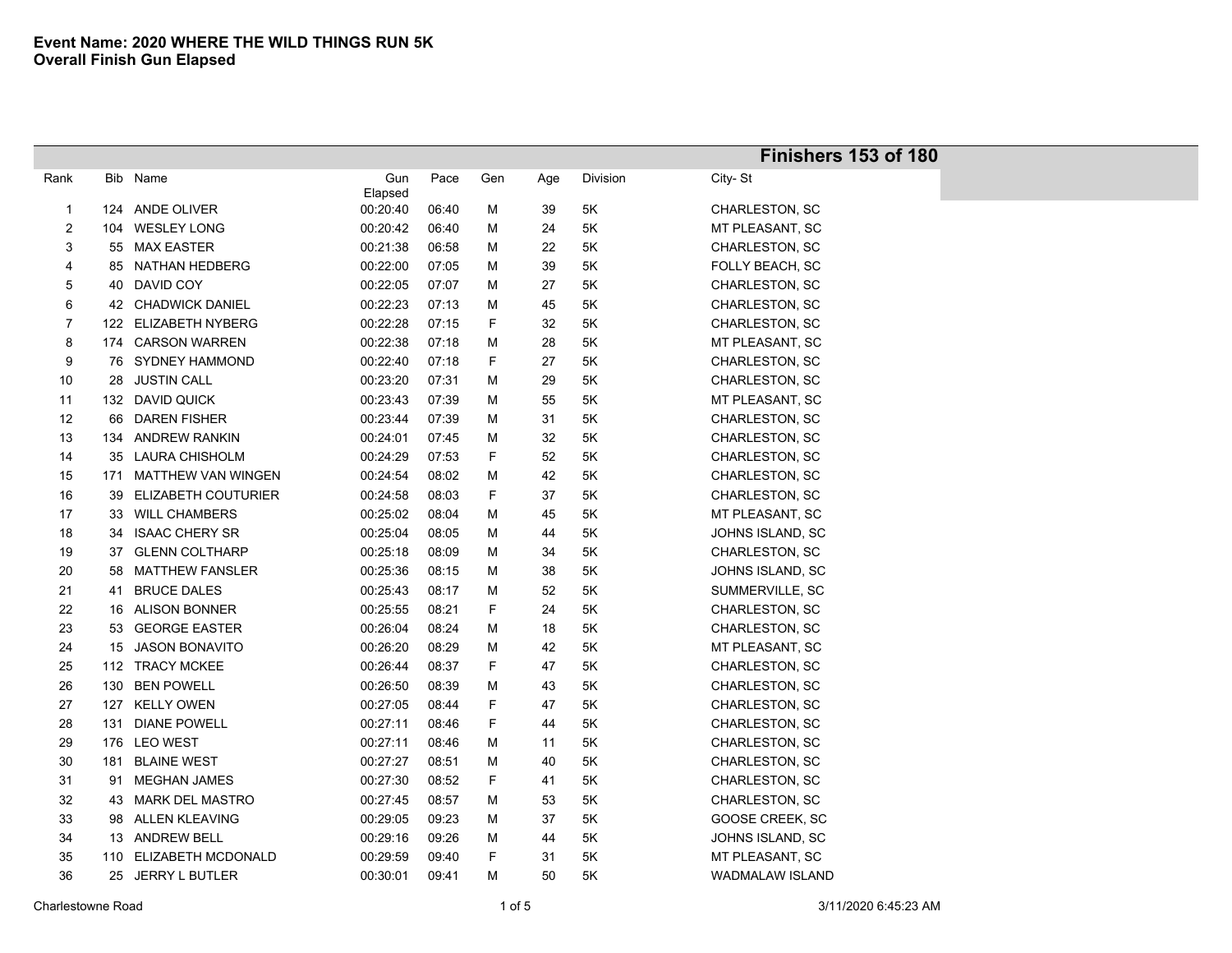|        |     |                          |          |       |             |     |               | Finishers 153 of 180  |
|--------|-----|--------------------------|----------|-------|-------------|-----|---------------|-----------------------|
| Rank   | Bib | Name                     | Gun      | Pace  | Gen         | Age | Division      | City-St               |
|        |     |                          | Elapsed  |       |             |     |               |                       |
| $37\,$ | 36  | JULIE CLOVISANDERSON     | 00:30:06 | 09:42 | $\mathsf F$ | 46  | 5K            | JOHNS ISLAND, SC      |
| 38     |     | 54 MARCELL EASTER        | 00:30:22 | 09:48 | M           | 58  | 5K            | CHARLESTON, SC        |
| 39     | 71  | <b>JULIA GOLDMAN</b>     | 00:30:23 | 09:48 | F           | 10  | 5K            | MT PLEASANT, SC       |
| 40     |     | 95 FARRELL JULIUS        | 00:30:29 | 09:50 | F           | 11  | 5Κ            | MT PLEASANT, SC       |
| 41     |     | 169 DYLAN TULLBERG       | 00:30:32 | 09:51 | M           | 42  | 5Κ            | CHARLESTON, SC        |
| 42     | 96  | JOHN JULIUS              | 00:30:32 | 09:51 | M           | 46  | 5Κ            | MT PLEASANT, SC       |
| 43     | 101 | <b>BRADLEE KOPSAK</b>    | 00:30:37 | 09:52 | F           | 26  | 5K            | CHARLESTON, SC        |
| 44     |     | 22 DAVID BURKE           | 00:31:09 | 10:03 | M           | 46  | 5K            | SUMMERVILLE, SC       |
| 45     |     | 135 NIKKI RANKIN         | 00:31:25 | 10:08 | F           | 30  | 5Κ            | <b>CHARLESTON, SC</b> |
| 46     |     | 72 ROBERTO GONZALEZ      | 00:31:30 | 10:09 | M           | 25  | 5K            | CHARLESTON, SC        |
| 47     |     | 178 DOUGLAS WICKENHOEFER | 00:31:58 | 10:18 | M           | 35  | 5K            | SUMMERVILLE, SC       |
| 48     |     | 21 MARGO BREWER          | 00:32:11 | 10:23 | F           | 34  | 5K            | HOLLYWOOD, SC         |
| 49     |     | 117 KEITH MORGAN         | 00:32:26 | 10:27 | M           | 45  | 5K            | CHARLESTON, SC        |
| 50     | 11  | <b>TORI BARTLETT</b>     | 00:32:28 | 10:28 | F           | 30  | 5K            | CHARLESTON, SC        |
| 51     |     | 52 ROBERT DRIGGERS       | 00:32:42 | 10:32 | M           | 46  | 5K            | CHARLESTON, SC        |
| 52     |     | 2 DOROTHEA ALEXANDER     | 00:33:05 | 10:40 | F           | 52  | 5K            | CHARLESTON, SC        |
| 53     |     | 73 DEANNA GREEN          | 00:33:09 | 10:41 | F           | 42  | 5Κ            | JOHNS ISLAND, SC      |
| 54     |     | 92 KENNETH JENKINS       | 00:33:10 | 10:42 | M           | 45  | 5Κ            | SUMMERVILLE, SC       |
| 55     |     | 82 DEIDRA HARRIS         | 00:33:11 | 10:42 | F           | 42  | 5K            | JOHNS ISLAND, SC      |
| 56     |     | 90 ERIC HUGHES           | 00:33:11 | 10:42 | M           | 40  | 5Κ            | MT PLEASANT, SC       |
| 57     |     | 156 HEATHER SIMPSON      | 00:33:13 | 10:43 | F           | 40  | 5K            | MT PLEASANT, SC       |
| 58     |     | 8 ANNIE BAKENHUS         | 00:33:13 | 10:43 | F           | 22  | $5K$          | CHARLESTON, SC        |
| 59     |     | 115 ALISON MISTRETTA     | 00:33:17 | 10:44 | F           | 33  | 5K            | CHARLESTON, SC        |
| 60     | 121 | <b>JENNIFER NELSON</b>   | 00:33:17 | 10:44 | F           | 47  | $5\mathsf{K}$ | MEGGETT, SC           |
| 61     |     | 1 ABBY AGUILAR           | 00:33:32 | 10:49 | F           | 31  | 5K            | CHARLESTON, SC        |
| 62     |     | 142 PAUL ROOF            | 00:33:37 | 10:50 | M           | 47  | 5Κ            | CHARLESTON, SC        |
| 63     |     | 30 AMANDA CARLSTEN       | 00:33:37 | 10:50 | F           | 45  | 5K            | MT PLEASANT, SC       |
| 64     |     | 119 KIMBERLY NAGY        | 00:33:37 | 10:50 | F           | 49  | 5Κ            | CHARLESTON, SC        |
| 65     | 179 | <b>JENNIE YAGER</b>      | 00:33:47 | 10:53 | F           | 37  | 5Κ            | MT PLEASANT, SC       |
| 66     |     | 154 ELIZABETH SELLERS    | 00:33:52 | 10:55 | F           | 39  | 5Κ            | CHARLESTON, SC        |
| 67     |     | 20 JAMES BRAIN           | 00:33:52 | 10:55 | M           | 59  | 5Κ            | CHARLESTON, SC        |
| 68     |     | 145 CHRIS RYAN           | 00:33:55 | 10:56 | M           | 57  | 5Κ            | <b>CHARLESTON, SC</b> |
| 69     |     | 113 EMILY MEEKS          | 00:34:01 | 10:58 | F           | 40  | 5K            | HOLLYWOOD, SC         |
| 70     |     | 118 KATIE MULLOCK        | 00:34:04 | 10:59 | F           | 41  | 5Κ            | N CHARLESTON, SC      |
| 71     | 177 | <b>MARIE WEST</b>        | 00:34:04 | 10:59 | F           | 39  | 5K            | CHARLESTON, SC        |
| 72     |     | 163 BRUCE STEWART        | 00:34:13 | 11:02 | M           | 65  | 5K            | JOHNS ISLAND, SC      |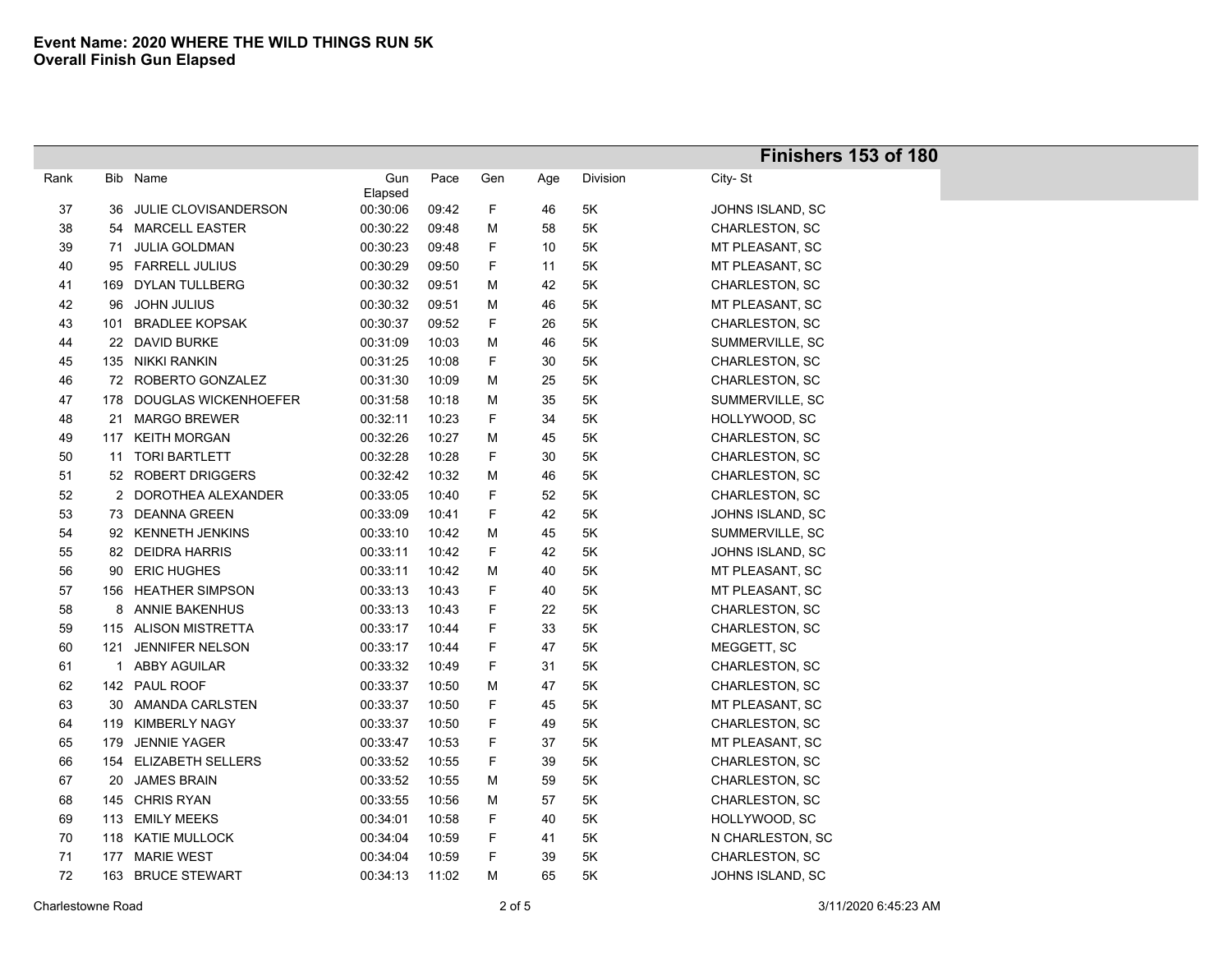|      |     |                        |                |       |     |     |          | Finishers 153 of 180 |
|------|-----|------------------------|----------------|-------|-----|-----|----------|----------------------|
| Rank |     | Bib Name               | Gun<br>Elapsed | Pace  | Gen | Age | Division | City-St              |
| 73   |     | 32 LAURA CHAMBERS      | 00:34:23       | 11:05 | F   | 45  | 5K       | MT PLEASANT, SC      |
| 74   | 93  | KATHARINE JOHNSON      | 00:34:55       | 11:15 | F   | 46  | 5K       | HOLLYWOOD, SC        |
| 75   | 94  | MARK A JOHNSON         | 00:34:55       | 11:15 | Μ   | 46  | 5K       | HOLLYWOOD, SC        |
| 76   |     | 123 LEE O'NEAL         | 00:35:04       | 11:19 | F   | 55  | 5K       | JOHNS ISLAND, SC     |
| 77   | 46  | <b>MARC DOUGLAS</b>    | 00:35:11       | 11:21 | M   | 39  | 5K       | N CHARLESTON, SC     |
| 78   |     | 114 LISA MERCURIO      | 00:35:59       | 11:36 | F   | 43  | 5K       | CHARLESTON, SC       |
| 79   | 68  | <b>FRANCOIS GEHA</b>   | 00:36:19       | 11:42 | Μ   | 49  | 5K       | JOHNS ISLAND, SC     |
| 80   | 167 | <b>JACLYN TRAYTE</b>   | 00:36:28       | 11:45 | F   | 26  | 5K       | CHARLESTON, SC       |
| 81   |     | 5 STACEY ANCONA        | 00:36:32       | 11:47 | F   | 33  | 5K       | CHARLESTON, SC       |
| 82   | 161 | EUGENE SOLOMON         | 00:36:32       | 11:47 | Μ   | 56  | 5K       | CHARLESTON, SC       |
| 83   |     | 107 KATHERINE MAHER    | 00:36:51       | 11:53 | F   | 33  | 5K       | CHARLESTON, SC       |
| 84   | 56  | <b>SUSAN EASTER</b>    | 00:37:03       | 11:57 | F   | 55  | 5K       | CHARLESTON, SC       |
| 85   |     | 31 MARLA CAVALLARO     | 00:37:39       | 12:08 | F   | 51  | 5K       | CHARLESTON, SC       |
| 86   |     | 48 MAX DOWD            | 00:37:51       | 12:12 | Μ   | 15  | 5K       | RAVENEL, SC          |
| 87   | 38  | <b>KAREN COOMER</b>    | 00:38:55       | 12:33 | F   | 54  | 5K       | JOHNS ISLAND, SC     |
| 88   | 158 | <b>CATHERINE SNEAD</b> | 00:39:23       | 12:42 | F   | 52  | 5K       | MT PLEASANT, SC      |
| 89   | 160 | <b>PATRICK SNEAD</b>   | 00:39:23       | 12:42 | Μ   | 50  | 5K       | MT PLEASANT, SC      |
| 90   | 126 | <b>JACKIE OROURKE</b>  | 00:39:28       | 12:44 | F   | 63  | 5K       | MT PLEASANT, SC      |
| 91   | 17  | <b>BRENDA BOUVIER</b>  | 00:40:37       | 13:06 | F   | 72  | 5K       | CHARLESTON, SC       |
| 92   | 44  | <b>RAY DICKINSON</b>   | 00:40:53       | 13:11 | М   | 13  | 5K       | MT PLEASANT, SC      |
| 93   | 45  | <b>RENEE DICKINSON</b> | 00:40:58       | 13:12 | F   | 45  | 5K       | MT PLEASANT, SC      |
| 94   | 19  | <b>MAUREEN BRADLEY</b> | 00:41:18       | 13:19 | F   | 67  | 5K       | JOHNS ISLAND, SC     |
| 95   | 51  | <b>CRAIG DRIGGERS</b>  | 00:42:09       | 13:36 | М   | 57  | 5K       | CHARLESTON, SC       |
| 96   | 69  | <b>JENNIFER GEHA</b>   | 00:42:44       | 13:47 | F   | 42  | 5K       | JOHNS ISLAND, SC     |
| 97   | 150 | <b>KALI SCHAEFER</b>   | 00:43:10       | 13:55 | F   | 30  | 5K       | CHARLESTON, SC       |
| 98   | 23  | <b>DEVIN BURKE</b>     | 00:43:26       | 14:00 | М   | 12  | 5K       | SUMMERVILLE, SC      |
| 99   |     | 24 SARAH BURKE         | 00:43:27       | 14:01 | F   | 45  | 5K       | SUMMERVILLE, SC      |
| 100  | 49  | <b>SHANNON DOWD</b>    | 00:43:45       | 14:06 | F   | 47  | 5K       | RAVENEL, SC          |
| 101  | 147 | RAFAEL SANCHEZ         | 00:43:56       | 14:10 | Μ   | 44  | 5K       | CHARLESTON, SC       |
| 102  | 166 | <b>KYLE TOSCANO</b>    | 00:45:33       | 14:41 | Μ   | 31  | 5K       | CHARLOTTE, NC        |
| 103  | 148 | <b>BAILEY SANDERS</b>  | 00:45:33       | 14:41 | F   | 25  | 5K       | CHARLOTTE, NC        |
| 104  |     | 168 STEVE TRAYTE       | 00:45:34       | 14:42 | М   | 62  | 5K       | CHARLESTON, SC       |
| 105  |     | 57 AMANDA EVANS        | 00:45:54       | 14:48 | F   | 18  | 5K       | LADSON, SC           |
| 106  | 86  | <b>JOHN HEINSOHN</b>   | 00:46:13       | 14:54 | Μ   | 35  | 5K       | CHARLESTON, SC       |
| 107  | 97  | <b>BORA KALEM</b>      | 00:46:22       | 14:57 | Μ   | 19  | 5K       | CHARLESTON, SC       |
| 108  |     | 27 KATIE CAIN          | 00:46:34       | 15:01 | F.  | 31  | 5K       | CHARLESTON, SC       |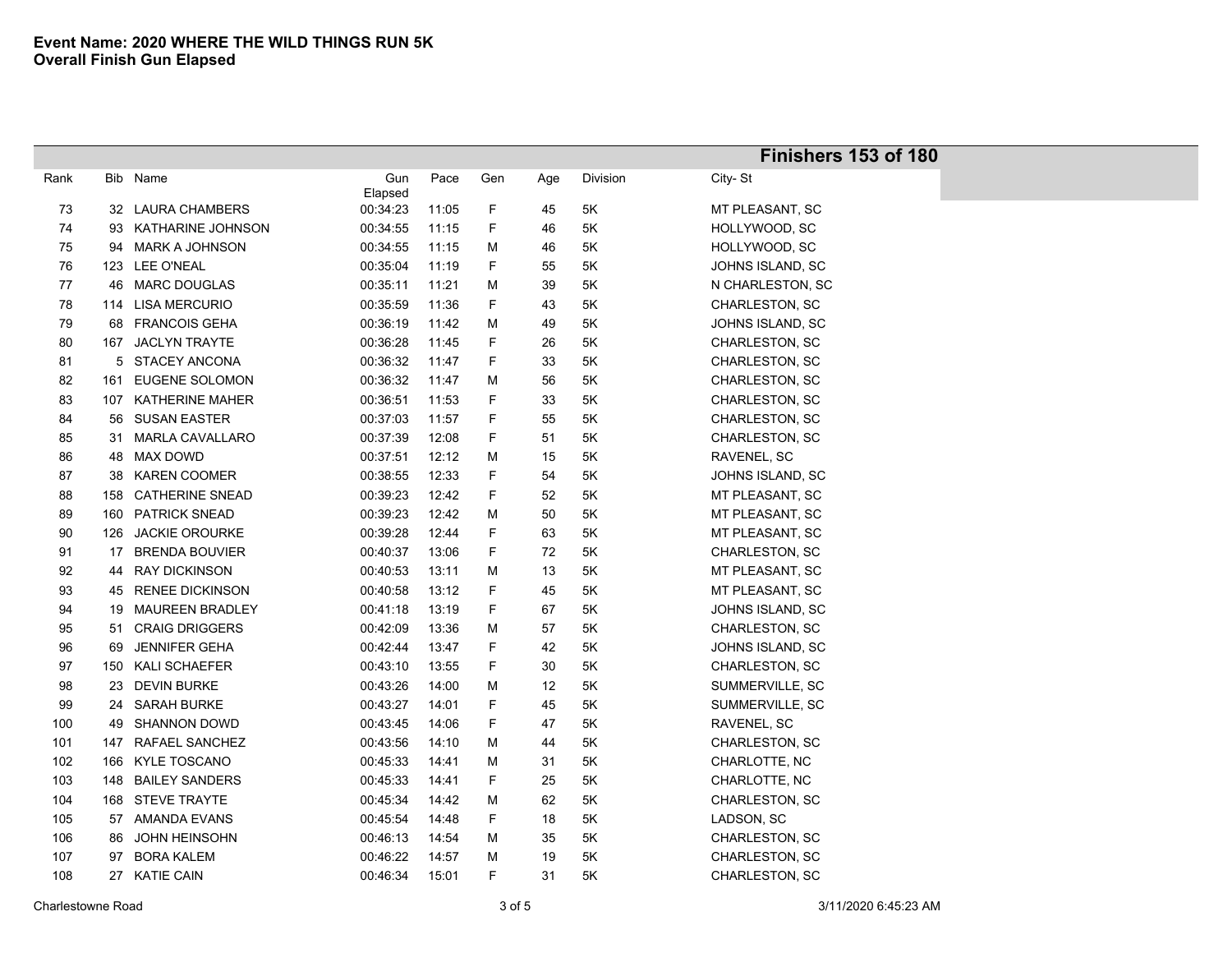|      |     |                         |          |       |     |     |          | Finishers 153 of 180  |
|------|-----|-------------------------|----------|-------|-----|-----|----------|-----------------------|
| Rank |     | Bib Name                | Gun      | Pace  | Gen | Age | Division | City-St               |
|      |     |                         | Elapsed  |       |     |     |          |                       |
| 109  |     | 3 EVE ALEXANDER         | 00:46:35 | 15:01 | F   | 18  | 5K       | CHARLESTON, SC        |
| 110  |     | 175 SARAH WATSON        | 00:47:19 | 15:16 | F   | 36  | 5K       | MT PLEASANT, SC       |
| 111  | 129 | <b>GREGORY PLATT</b>    | 00:47:43 | 15:23 | M   | 52  | 5K       | CHARLESTON, SC        |
| 112  |     | 146 FATIMA SAKARYA      | 00:47:49 | 15:25 | F   | 58  | 5K       | CHARLESTON, SC        |
| 113  |     | 47 ALEX DOWD            | 00:47:50 | 15:25 | M   | 12  | 5K       | RAVENEL, SC           |
| 114  |     | 12 JENNIFER BECKER      | 00:47:58 | 15:28 | F   | 47  | 5Κ       | MT PLEASANT, SC       |
| 115  |     | 172 BRITTANY WALKER     | 00:47:59 | 15:28 | F   | 36  | 5K       | CHARLESTON, SC        |
| 116  | 141 | AMANDA RONE             | 00:47:59 | 15:28 | F   | 36  | 5K       | JOHNS ISLAND, SC      |
| 117  |     | 151 MARY SCHLEIER       | 00:48:28 | 15:38 | F   | 33  | 5Κ       | JOHNS ISLAND, SC      |
| 118  |     | 50 TIMOTHY DOWD         | 00:49:05 | 15:50 | M   | 59  | 5K       | RAVENEL, SC           |
| 119  |     | 70 PEGGY GEROU          | 00:49:21 | 15:55 | F   | 63  | 5K       | MT PLEASANT, SC       |
| 120  |     | 14 JAMES BETZ           | 00:49:23 | 15:55 | M   | 70  | 5K       | MT PLEASANT, SC       |
| 121  |     | 77 ELLEN HANCKEL        | 00:50:32 | 16:18 | F   | 29  | 5K       | SUMMERVILLE, SC       |
| 122  |     | 116 STEPHANIE MOORE     | 00:50:37 | 16:19 | F   | 30  | 5K       | JOHNS ISLAND, SC      |
| 123  |     | 144 MASON ROY           | 00:51:07 | 16:29 | M   | 12  | 5K       | MT PLEASANT, SC       |
| 124  |     | 79 BETH HANSELL         | 00:51:28 | 16:36 | F   | 66  | 5K       | MT PLEASANT, SC       |
| 125  |     | 10 PARKER BARNETT       | 00:52:06 | 16:48 | M   | 12  | 5Κ       | CHARLESTON, SC        |
| 126  | 9   | <b>JENNIFER BARNETT</b> | 00:52:20 | 16:53 | F   | 43  | 5Κ       | CHARLESTON, SC        |
| 127  |     | 81 HOLLY HARPER         | 00:52:29 | 16:56 | F   | 41  | 5K       | CHARLESTON, SC        |
| 128  |     | 170 CHRISTINE ULMER     | 00:52:33 | 16:57 | F   | 57  | 5Κ       | CHARLESTON, SC        |
| 129  |     | 7 KRISTI BAILES         | 00:52:33 | 16:57 | F   | 42  | 5K       | CHARLESTON, SC        |
| 130  |     | 67 NATASHA GADSON       | 00:52:44 | 17:00 | F   | 36  | 5K       | LADSON, SC            |
| 131  |     | 65 SIENNA FELTON        | 00:52:46 | 17:01 | F   | 30  | 5K       | CHARLESTON, SC        |
| 132  | 84  | <b>JULIE HARRISON</b>   | 00:54:49 | 17:41 | F   | 57  | $5K$     | JOHNS ISLAND, SC      |
| 133  |     | 83 DAVID HARRISON       | 00:54:50 | 17:41 | M   | 56  | 5Κ       | JOHNS ISLAND, SC      |
| 134  |     | 138 KEITH REYNOLDS      | 00:55:29 | 17:54 | M   | 55  | 5Κ       | WOODRUFF, SC          |
| 135  |     | 88 VALERIE HOLMES       | 00:55:30 | 17:54 | F   | 49  | 5Κ       | WOODRUFF, SC          |
| 136  |     | 143 BETHANNY ROY        | 00:55:55 | 18:02 | F   | 14  | 5Κ       | MT PLEASANT, SC       |
| 137  |     | 164 TRACY STICE         | 00:56:02 | 18:04 | F   | 47  | 5Κ       | N CHARLESTON, SC      |
| 138  |     | 140 LAURA ROMBERG       | 00:56:09 | 18:07 | F   | 56  | 5K       | SUMMERVILLE, SC       |
| 139  |     | 120 LEXIE NEARY         | 00:57:06 | 18:25 | F   | 25  | 5Κ       | CHARLESTON, SC        |
| 140  |     | 136 BEV REYES           | 00:57:06 | 18:25 | F   | 36  | 5K       | <b>CHARLESTON, SC</b> |
| 141  |     | 137 JOHN REYES          | 00:57:08 | 18:26 | M   | 31  | 5K       | CHARLESTON, SC        |
| 142  |     | 78 SUSAN HANCOCK        | 00:58:31 | 18:52 | F   | 72  | 5K       | JOHNS ISLAND, SC      |
| 143  |     | 162 ELIZABETH STEVENS   | 00:58:34 | 18:53 | F   | 57  | 5K       | CHARLOTTE, NC         |
| 144  |     | 149 CATHERINE SANDERS   | 00:58:38 | 18:55 | F.  | 24  | 5Κ       | CHARLOTTE, NC         |
|      |     |                         |          |       |     |     |          |                       |